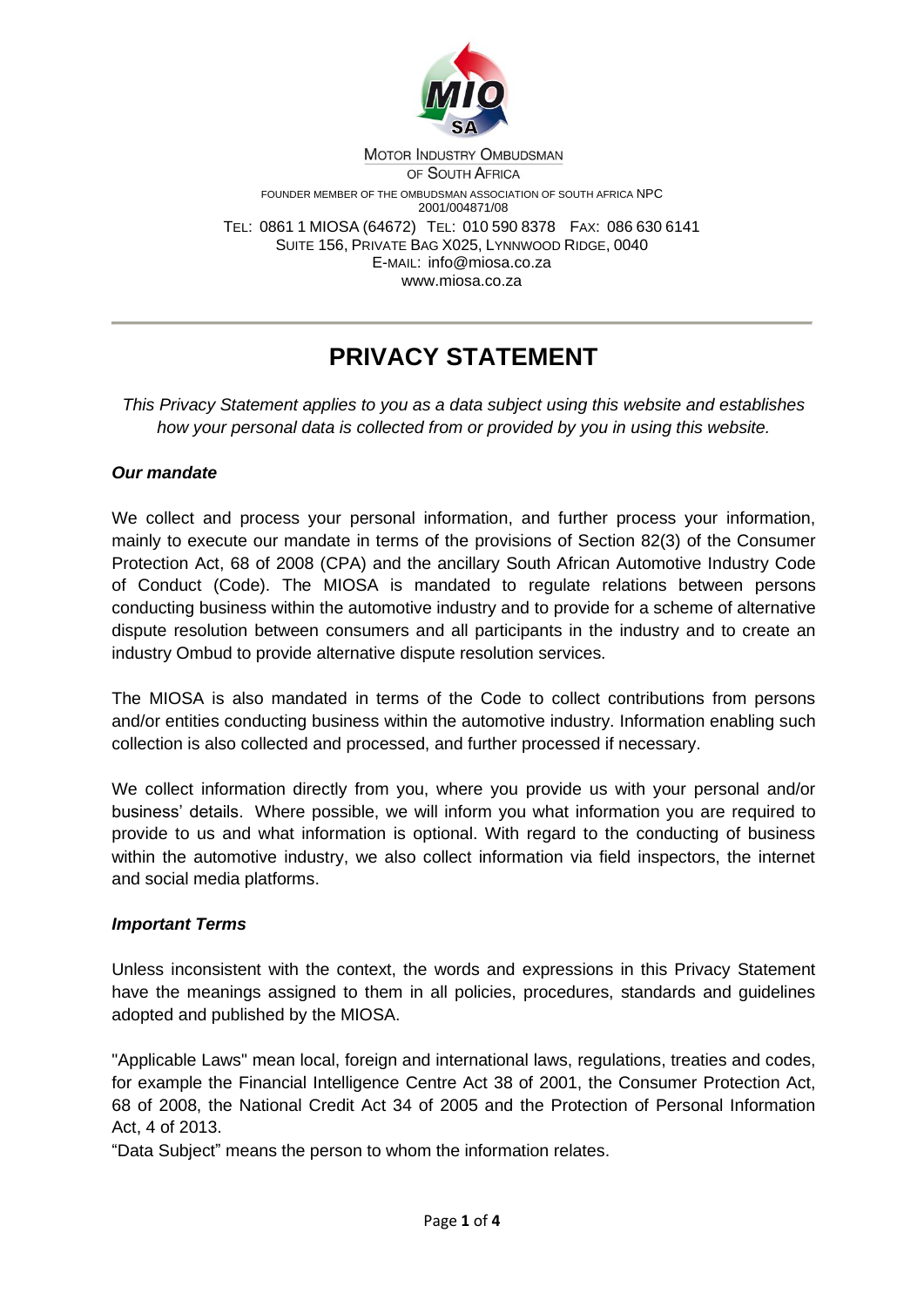

"Personal Information" means information relating to a living person (including juristic) and includes, but not limited to race, gender, sex, marital status, financial, criminal and contact information, and excludes anonymous, de-identified, non-personal statistical, and public information;

"Processing" means the collection, receipt, recording, storing, distributing, updating, modifying, deleting, destroying or using of personal information;

"We", "us", "our" refers to the MIOSA; and

"You" means the reader of this policy.

# *The MIOSA Privacy Statement*

- 1. The MIOSA respects your constitutional right of privacy and processes personal information lawfully and in a reasonable manner that does not infringe the privacy of data subjects.
- 2. The MIOSA is accountable for and processes personal data in compliance with the conditions and principles governing its lawful processing.
- 2. The MIOSA collects personal data for specific, explicitly defined and lawful purposes and does not further process personal data in a manner that is incompatible with those purposes.
- 3. The MIOSA only processes personal data that is adequate, relevant and not excessive for the purpose of the processing.
- 4. The MIOSA processes personal data transparently to the data subject and in a manner that is fair and does not infringe the privacy of the data subject.
- 5. The MIOSA does not process personal data unless it is lawfully justified to do so and where it relies on the justification of consent, such consent is freely given, specific, informed and is an unambiguous indication of the data subject's wishes, indicated by a clear affirmative action.
- 6. The MIOSA collects personal data directly from the data subject unless it is permitted by law to collect the information from other sources.
- 7. The MIOSA takes appropriate measures to safeguard the integrity and confidentiality of personal data and to prevent its loss or damage, unlawful access and unauthorised destruction.
- 8. The MIOSA by written contract, binds third parties processing personal data on its behalf, to establish and maintain appropriate security safeguards as well as comply with the principles set out in this policy.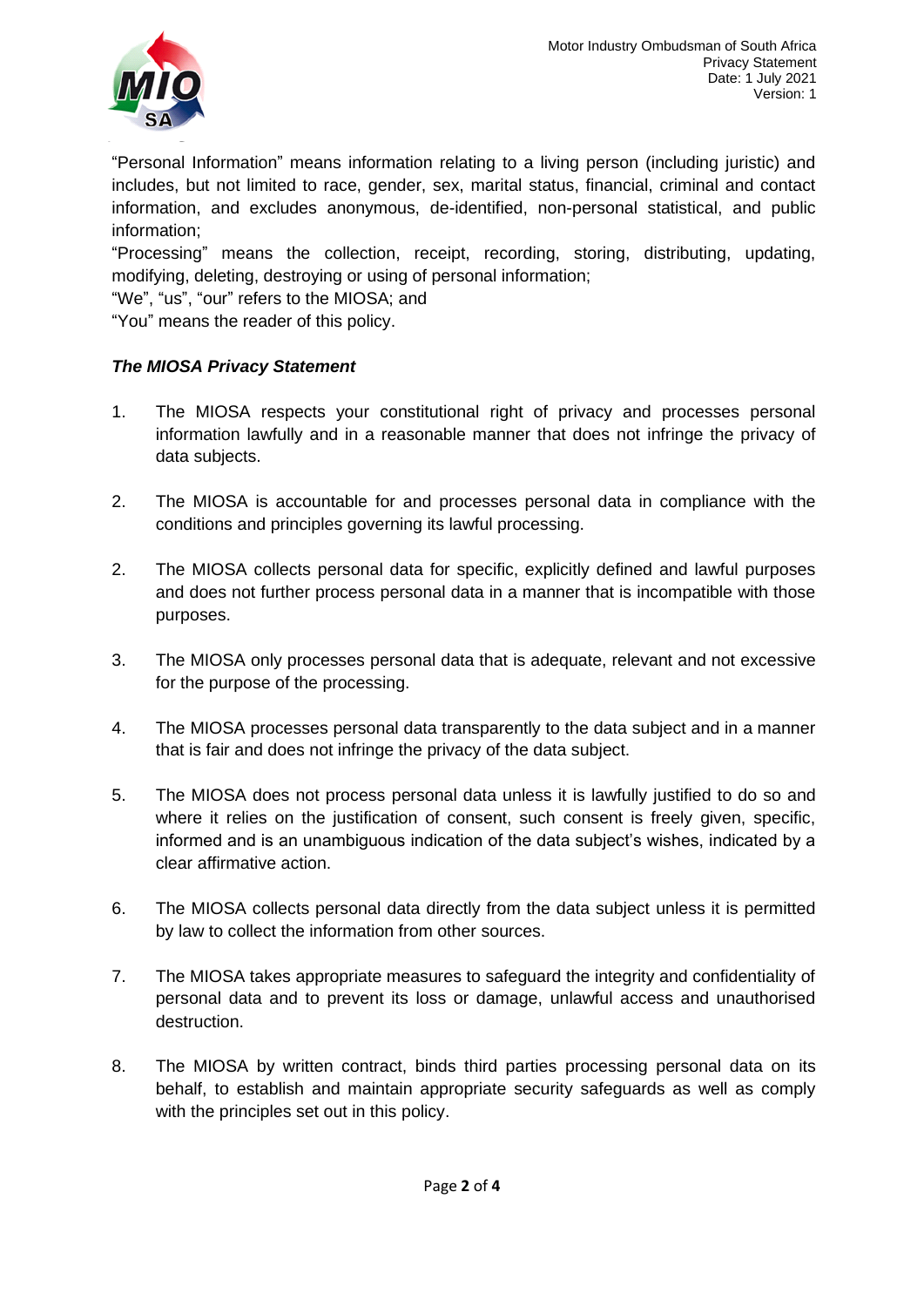

- 9. The MIOSA puts in place an incident management process that ensures timely notification of data protection authorities, and, when needed, the data subjects of a compromise to their personal data as required by law.
- 10. The MIOSA processes personal data transparently to the data subject and takes reasonably practicable steps to ensure that the information is accurate and kept up to date.
- 11. The MIOSA permits and facilitates data subjects to access their personal data and corrects or deletes information that is inaccurate, as required by law.
- 12. The MIOSA facilitates data subject objections to the processing of their personal information, where permissible, as required by law.
- 13. The MIOSA retains personal data as required by law or as may be reasonably required for lawful purposes, but not for any longer than is necessary to achieve the purpose for which the information was collected and processed.
- 14. The MIOSA avoids processing of special personal information unless necessary and in line with the authorisation requirements as required by law.
- 15. The MIOSA has appointed an Information Officer, who is authorised and empowered to fulfil the responsibilities stipulated in relevant legislation.

# *Amending this Privacy Statement*

We may change this Privacy Statement. If we do so and it would materially affect your use of the website or your understanding of how we process your personal data, a notice will be published on our website indicating that a change has been made. It is your responsibility to check the website often.

#### *Security and privacy on the website*

We endeavour to keep our website secure at all times. We continuously implement technical and organisational security measures in order to protect the data we hold against unauthorised access as well as accidental or wilful manipulation, loss or destruction.

It is also important that you take all necessary and appropriate steps to protect your personal information yourself (for example, by ensuring that all login details, including passwords and access codes are kept secure).